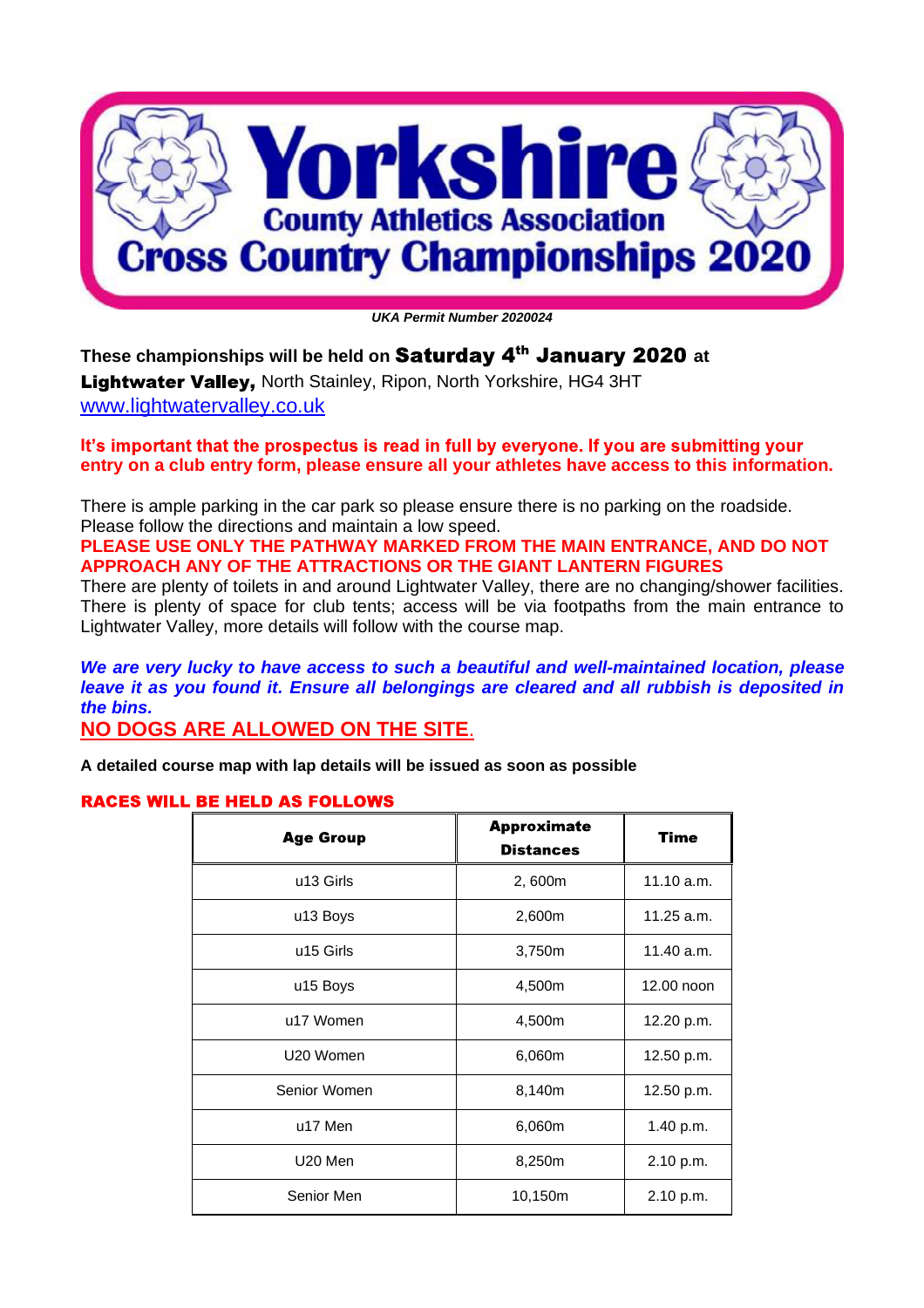*Please note that regardless of an individual entry form or block entry form being completed, on the day of the championships all vest numbers for each age group must be collected and signed for by one team manager/representative.* 

*Numbers will only be handed out to individual athletes if they are the sole representative of a club.* 

Please ensure all club members know who their club representative is for their age group and where they can locate their vest numbers.

*A pen system will be used at the start of the Championships this year to aid with the progression of athletes. Details of pen numbers will be given on the day to team managers or in the case of a sole entry to that individual, once allocated there will be no changes to pen numbers, other than for health and safety reasons, at the request of the referee.*

#### **AGE GROUPS FOR THESE CHAMPIONSHIPS**

U13 Girls/Boys must be at least 11 years of age on the day of the race or 12 years of age at midnight 31st August 2019

U15 Girls/Boys must be 13 or 14 years of age at midnight 31<sup>st</sup> August 2019

U17 Women/Men must be 15 or 16 years of age at midnight 31<sup>st</sup> August 2019

# **U20 Women/Men**

**\*\*\*\*\*\*\*\*\*\*\*\*\*\*\*\*\*\*\*\*\*\*\*\*\*\*\*\*\*\*\*\*\*\*\*\*\*\*\*\*\*\*\*\*\*\*\*\*\*\*\*\*\*\*\*\*\*\*\*\*\*\*\*\*\*\*\*\*\*\*\*\*\*\*\*\*\*\*\*\*\*\*\*\*\*\*\*\*\*\*\*\*\*\*\*\*\*\*\*\*\*\*\*\*\*\*\*\*\*\*\*\*** 

**PLEASE READ THE RULES OF ENTRY CAREFULLY, IT COULD IMPACT ON YOUR SELECTION FOR THE YORKSHIRE TEAM** 

**The Yorkshire Team selection is to enable athletes to progress and compete in the UK CAU (Intercounties) Championships 2020. They work on the IAAF rules for age limits.** 

If are aged 18 or 19 years by midnight  $31<sup>st</sup>$  December 2019 you may enter the Under 20 Cross Country Championship, **HOWEVER**, **if you are to become 20 by midnight 31st December 2020** and you choose to enter the Yorkshire Under 20 Cross Country Championships then you will not be eligible for selection for the Under 20 Yorkshire Cross Country Team.

**If you are to become 20 by midnight 31st December 2020 and you wish to be considered for the Yorkshire Cross Country Team, then you must enter the Senior Yorkshire Cross Country Championships, as under the age limit rules for the UK CAU (Intercounties) you are only eligible to compete in the Senior Team. That team will be selected from the results of the Senior Yorkshire Cross Country Championships.**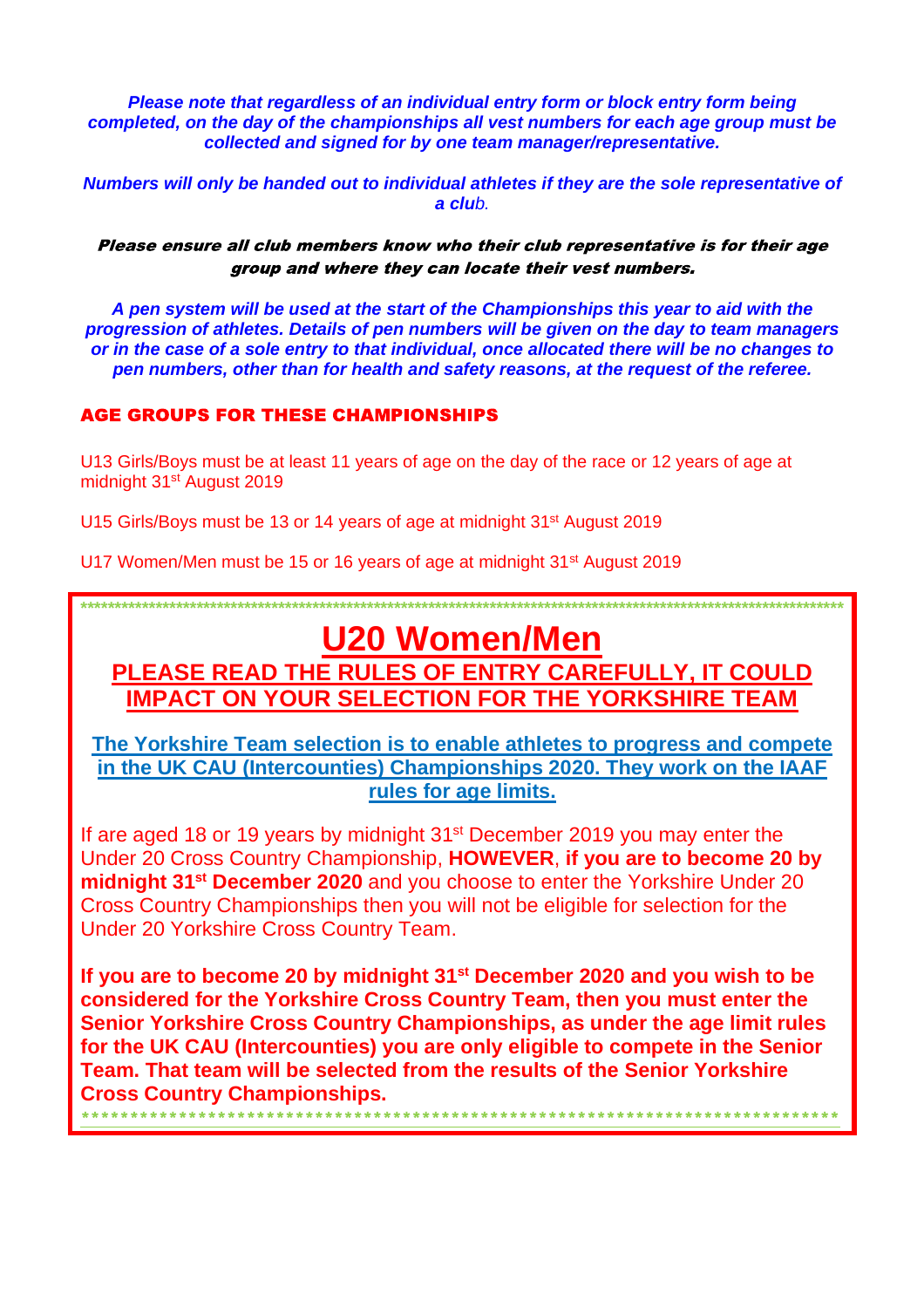**All clubs must provide at least one marshal, who must be available from 10:30 am until the close of the competition, You can share these duties between more than one person. PLEASE EMAIL fiona.lancaster@btinternet with the contact details of your marshals.** 

#### **AWARDS FOR YORKSHIRE COUNTY ATHLETICS ASSOCIATON**

**Senior Women** County medals to the first three athletes to finish and first three teams. Teams to consist of the first four competitors of a club to finish.

#### U20 Women, U17 Women, U15 Girls and U13 Girls

County Medals to the first three athletes to finish and the first three teams. Teams to consist of the first 3 competitors of a club to finish.

County medals to the first three athletes to finish and the first three teams. **Senior Men** Teams to consist of the first six competitors of a club to finish.

#### U20 Men, U17 Men, U15 Boys and U13 Boys

County Medals to the first three athletes to finish and the first three teams. Teams to consist of the first 3 competitors of a club to finish.

**A plaque will be awarded to the winning team in each age category for male and female teams.** 

*Awards for all age groups will be presented as soon as results are completed for each age group.* 

## *Please be patient when waiting for results as collating them for such a large event is a huge task.*

*Results will be posted online [www.noeaa-athletics.org.uk](http://www.noeaa-athletics.org.uk) as soon as possible, but paper copies will be available on the day at a cost of 20p per A4 sheet PLEASE HAVE THE CORRECT CHANGE* 

# **CONDITIONS OF ENTRY**

Any number of runners to compete in each race. Individual entries from athletes or a block entry from a club may be submitted, *(You must use a separate sheet for each age group). Team managers may also ask for an excel version of the entry form to be emailed.* 

#### **Club colours must be worn. Everyone must compete in the correct vest number.**

All competitors **MUST** have been born in **NORTH, SOUTH OR WEST YORKSHIRE** or have nine months continuous residence in the counties prior to the date of competition.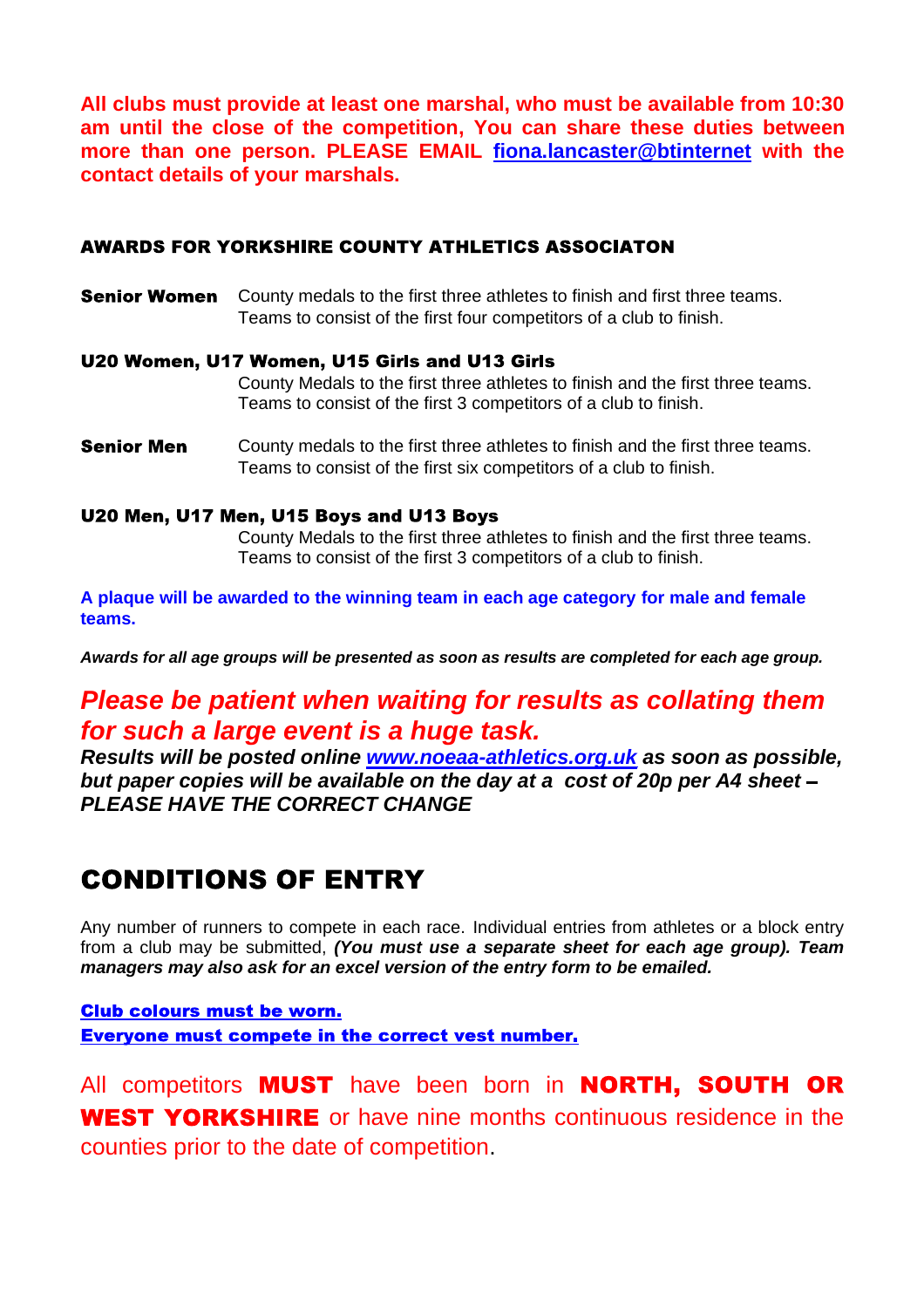Clubs submitting block entries are responsible for the accuracy of the information given on the entry forms and must satisfy themselves that the date of birth given can be proved by documentary evidence if required. **All clubs must provide at least one marshal, who must be available from 10:30 am until the close of the competition** 

### **All team members must be bona fide first claim members, and be registered with England Athletics**.

TEAM ENTRIES WILL BE ACCEPTED ONLY FROM CLUBS WHO HAVE REGISTERED THEIR 2019-2020 CROSS COUNTRY AFFILIATION WITH ENGLAND ATHLETICS.

*Entries will only be accepted from athletes registered as competitors for 2019-2020 on the England Athletics database, as the event organiser check facility is now available for bulk checking.* 

Unless proven to be a typesetting error then no competitor may compete unless his or her name appears in the programme. No guest competitors will be allowed.

#### **COUNTY SELECTION**

These championships will be used as a basis for selection of the Yorkshire Inter-County teams. This year the UK CAU Cross Country Championships will be held in Prestwold Hall, Loughborough on Saturday 7th March 2020. The selection will be as follows:

Please ensure that U20 Athletes are entered into the correct age group for the Yorkshire **Championships and for Yorkshire Team Selection. PLEASE READ ALL THE NOTES CAREFULLY.... DO NOT MISS OUT ON SELECTION** 

U13 Age Group - First 8 U15 Age Group  $-$  First 6 + 2 discretionary places\*\* U17 Age Group  $-$  First 6 + 2 discretionary places\*\*

U20 Age Group  $-$  First 6  $+$  2 discretionary places\*\* *You must still be aged 18 or 19 by Midnight 31st December 2019 and also have competed in the Under 20 Yorkshire Cross Country Championships 2019.* 

Senior Age Group – First  $6 + 3$  discretionary places\*\* *You must be aged at least 20 years or more by Midnight 31st December 2019 and have also competed in the Senior Yorkshire Cross Country Championships 2019*